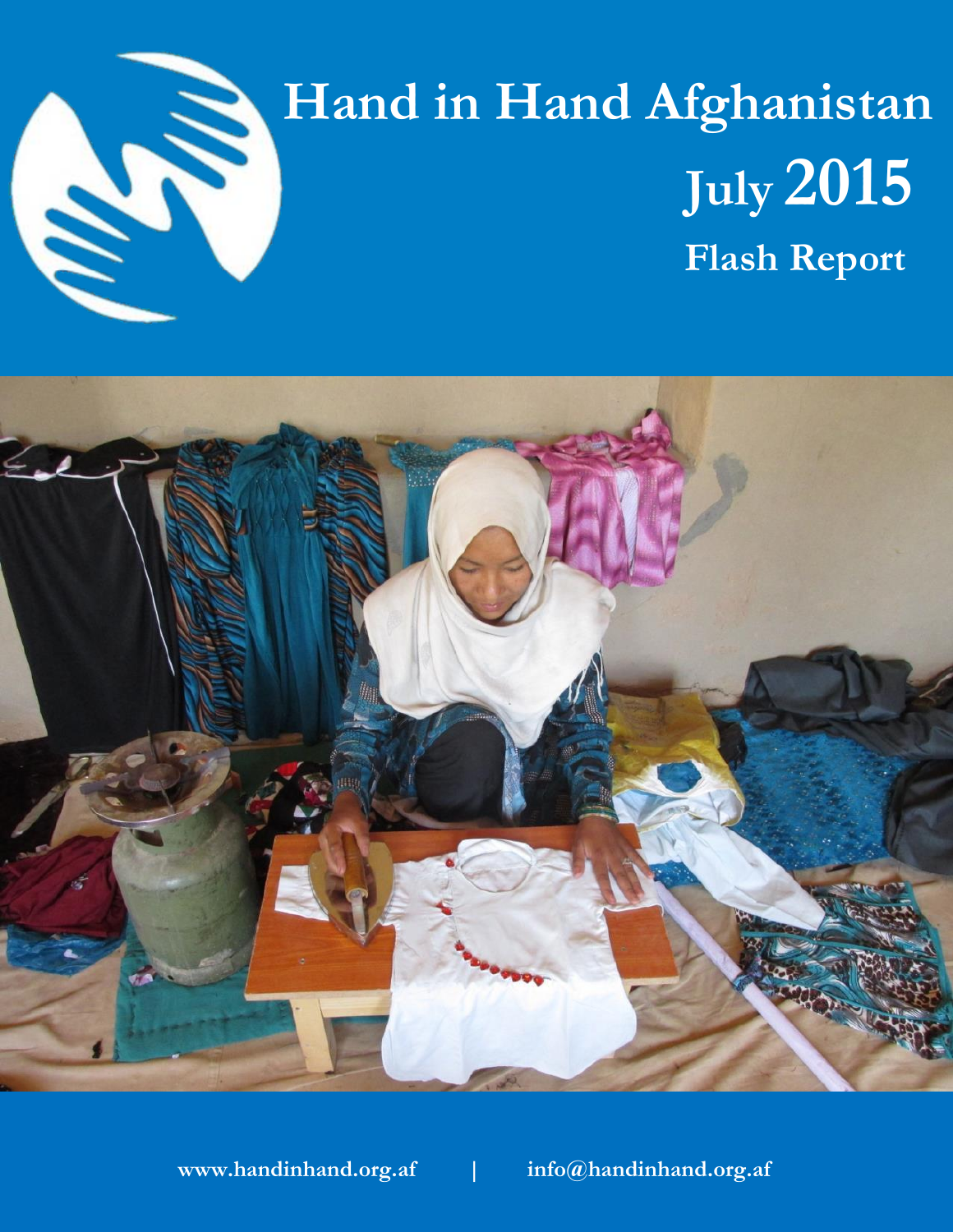

|    | <b>Acronyms:</b> |                                                  |
|----|------------------|--------------------------------------------------|
|    | <b>AFN</b>       | Afghanis - Afghanistan currency                  |
| 2  | <b>BDS</b>       | <b>Business Development Services</b>             |
| 3  | <b>CDC</b>       | Community Development Council                    |
| 4  | CIG              | Common Interest Group                            |
| 5  | <b>DDA</b>       | District Development Assembly                    |
| 6  | EIF              | Enterprise Incubation Fund                       |
|    | HiH-Af           | Hand in Hand-Afghanistan                         |
| 8  | MIS              | Management Information System                    |
| 9  | <b>MRRD</b>      | Ministry of Rural Rehabilitation and Development |
| 10 | <b>SHG</b>       | Self Help Group                                  |
| 11 | SLP              | Sustainable Livelihood Program                   |
| 12 | <b>SME</b>       | Small and Medium Enterprise                      |
| 13 | ToT              | Training of Trainers                             |

## **2. Highlights of the month**

- Mobilization of 3,812 new members **(**2,747 female & 1,065 male) in to groups under "Reducing poverty and gender inequality by improving household income and financial resilience through enterprise and job creation" project in Sancharak, Gosfandi and Balkhab districts of Sarepul province and the "Sustainable Livelihood Program III" in Keshindeh and Shortepa districts of Balkh province.
- Formation of 142 new female microenterprises in Dare-e-Suf Bala and Payan districts of Samangan province and Aqcha district of Jawzjan province. As well as, 12 (10 female & 2 male) entrepreneurs those were already economically engaged in the market have expanded their enterprises. All these microenterprises have resulted in creation of 184 jobs (98 % female).
- Number of 330 group members (310 female and 20 male) successfully completed different vocational skills trainings such as embroidery, tailoring, livestock and spicy noodle frying (Semeyan cooking) in Aqcha district of Jawzjan province and Dare-e- Suf Bala and Payan districts of Samangan province. While 80 members (60 female and 20 male) are under training in cake baking and livestock in Dare-e-suf and Aqcha districts.
- 100 enterprise start-up toolkits were distributed to female eligible members in Aqcha District of Jawzjan province. The toolkits are small grant-based asset transfers, aimed at catalyzing enterprise growth. The toolkits provide a majority of inputs and tools required to grow businesses in a selected sector, conditional upon business plans, completed vocational skills training and complementary contributions from the individual members. Mentoring visits are continuing to the enterprises established/enhanced by HiH Af technical staff, trainers and VEFs, and during the month apiculture enterprises were linked to district town shops for purchase their needed wax for new colonies. Apiculture Enterprises made earning opportunity to the district town; one shop used the opportunity of raised demand for beekeeping items which initially provided beeswax and one carpentry shop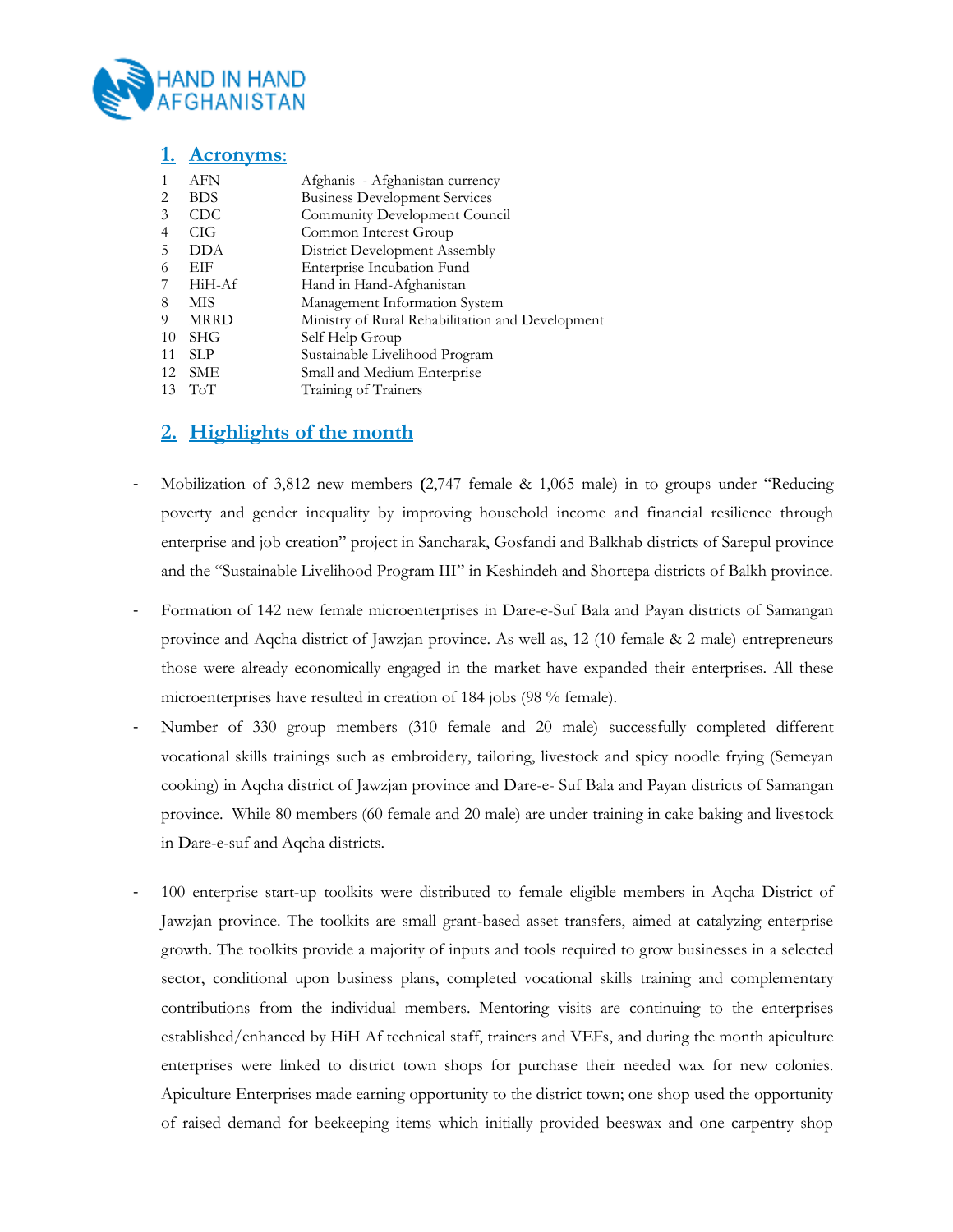

produced for the first time bee boxes to sell to the beekeeping enterprises as well as the chicken meat producing farms at Dara-e-Suf Payan district and Dara-e-Suf Bala were linked to district town and butcheries.

- Under "Supporting rural entrepreneurship and promoting women's socio-economic empowerment" project in Dara-e-Suf Bala and Payan districts of Samangan province 1,166 illiterate group members (1,003 female & 163 male) are receiving the Life Skills training
- Sum of AFN 156,794 recollected as repayments of EIF loan from groups during the month which has increased the repayment rate to 87.1 %.
- Sum of AFN 1,877,900 saved within the groups by members in Dara-e-Suf Bala and Payan districts of Samangan province, Aqcha district of Jawzjan province, Shortepa and Keshindeh districts of Balkh province and Balkhb, Sancharak and Gosfandi district of Sarepul province.
- 255 internal loans took place among the group members with a total value of AFN **779,100** in Dara-e-Suf Bala and Payan districts of Samangan province, Aqcha district of
- Jawzjan province and Shortepa and Keshendeh districts of Balkh province. Internal loans aim to utilize group savings accumulated by members for creation and expansion of microenterprises.
- Cross fertilization visit held among the poultry farmers of Dara-e-Suf Payan district and Dara-e-Suf Bala district of Samangan province. The visit facilitated by HiH Af and the district governor of Darae-Suf Payan, head of DDA, representative of rural rehabilitation department of Samangan province, governmental offices and poultry farmers from both districts participated.

The participants shared experience, lessons learned, best practices, fears and advices for the undecided or poor knowledge farmers to build their capacities and take active part in income generation activities.

Mr. Fakhruddin Mubariz the district governor of Dara-e-Suf Payan during his speech appreciated HiH Af efforts, encouraged the community to adapt the project and announced his further support to the HiH Af and group members (farmers), at the end the participants visited the successful poultry farms.

- Capacity building training on Microfinance as second training package conducted for 20 participants (13 female & 7 male) including the District Officers, District Assistants and VEFs in Balkhab Districts of Sarepul Province, the trainees were also evaluated with pre-training and post-training test questionnaires which the result was positive.

As well as 8 Shortapa district staff (4 female & 4 male) received one day training on application of Members' Pre & Post Training Evaluation for Microfinance package. The participants were district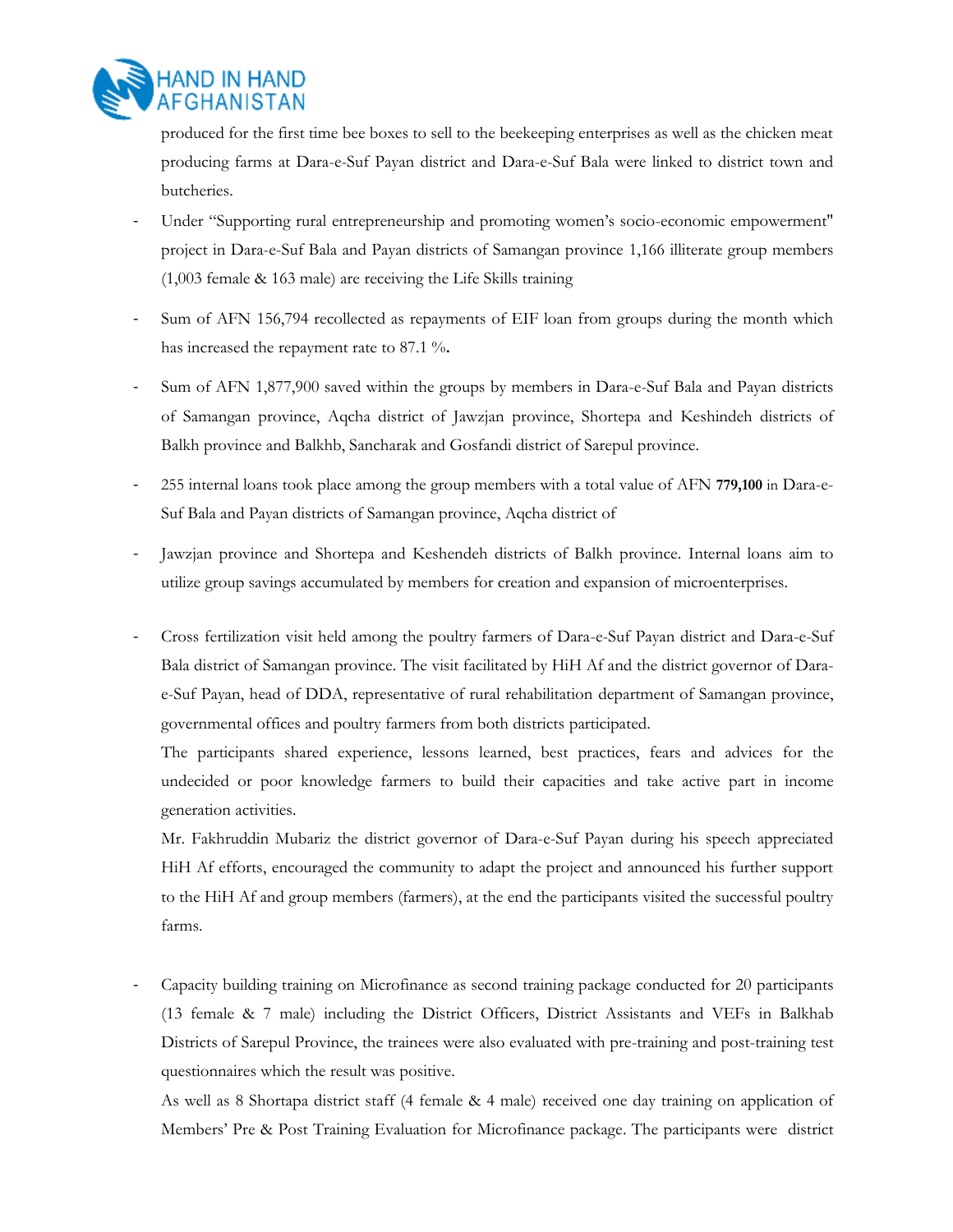

officer, district assistant and VEFs . The aim behind conducting such training was to build the capacity of staff and utilize it in the field on group members to keep an accurate data of pass score in the post training test.





**Dara-e-Suf Payan district governor visiting Hand in Hand Afghanistan beneficiaries**

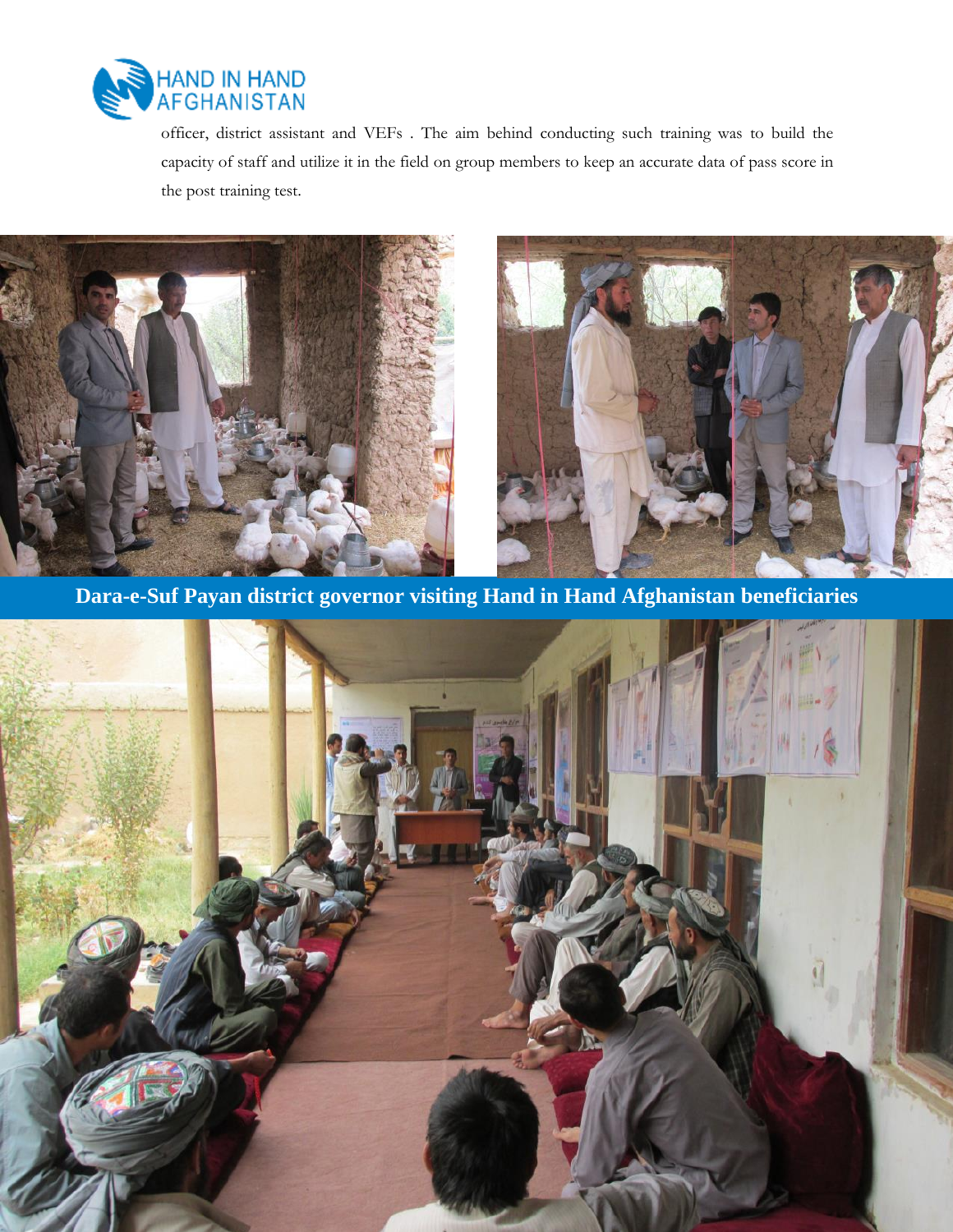

Ghulam Ali is 35 year old living with his wife and 7 children in Zeraki Village, Dara-e-Suf Bala district of Samangan province. He was a butcher selling beef and mutton, but his income was very low leaving him with many financial problems and when he heard about Hand in Hand he decided to join the Shaheen SHG formed in their village in 2014. Ghulam Ali started savings within the group at the same time built his capacity through the training packages provided by HiH Af.

After he develop his technical skills, he decided to start his own small enterprise and invest in chicken meat farming, where again HiH Af supported him by providing enterprise startup toolkit including 50 pcs of meat chicks and other poultry equipment to which he added another AFN 15,000 to build the aviary and purchase chicken feed.



Ghulam Ali had a monthly income of around AFN 5,000 and now his net profit is AFN 13,000 which shows a considerable increase of AFN 8,000 through poultry farming. His hard work and dedication is an example for other entrepreneurs in the village, the villagers are happy from him because people do not like to use the frozen meat imported from neighboring countries.

Now he is in a good financial position and can afford a better living, he also has planned to expand the chicken farm.

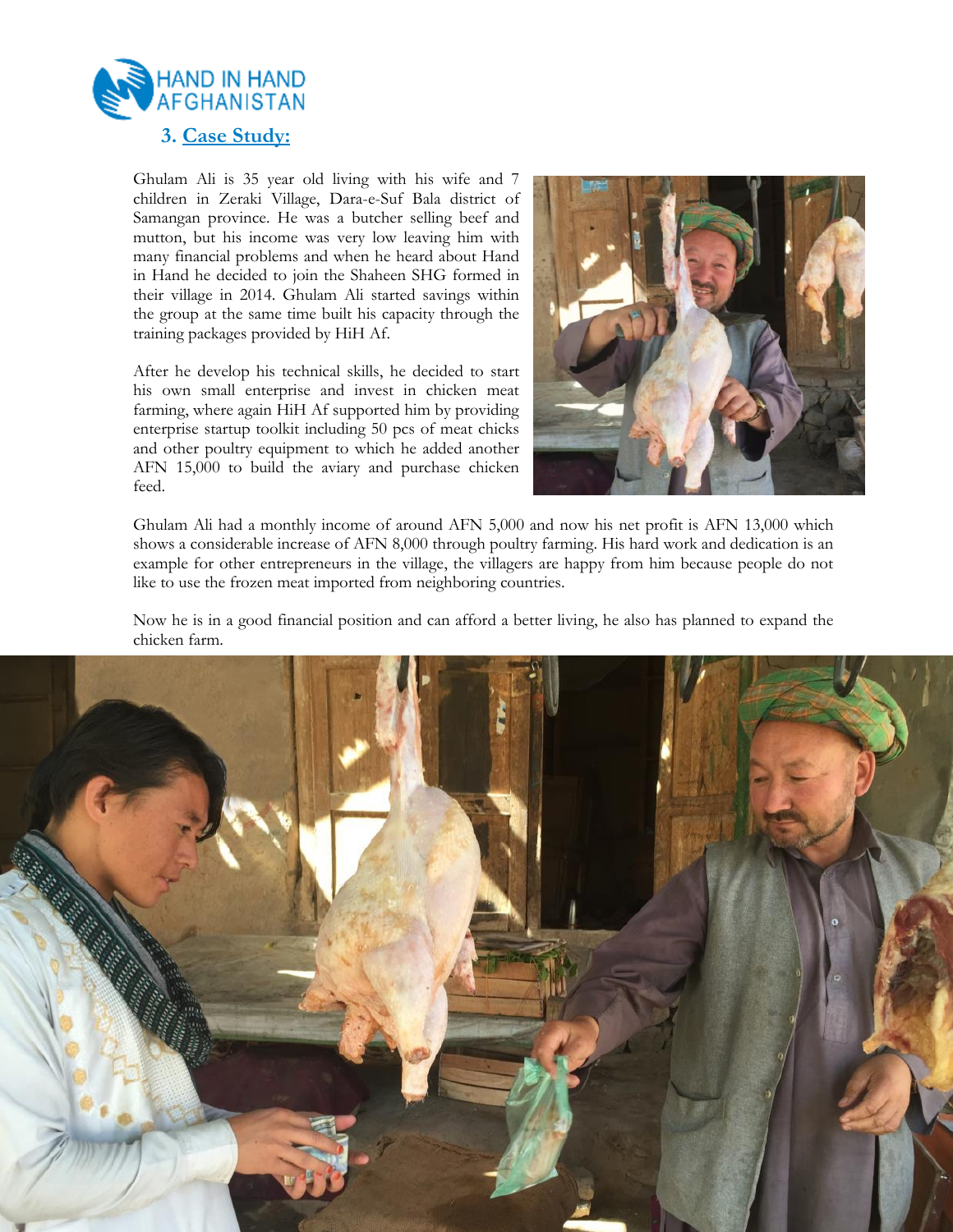

## **3. Table of Summary of Operations:**

|                                                        | Cumulative | Change           | Total at the |
|--------------------------------------------------------|------------|------------------|--------------|
|                                                        | End of     | During           | end of July  |
|                                                        | June       | <b>July 2015</b> | 2015         |
|                                                        | 2015       |                  |              |
| <b>People Engaged</b>                                  |            |                  |              |
| <b>Total Number of Staff:</b>                          | 215        | 26 (18)          | 223          |
| - Female                                               | 108        | 22(16)           | 114          |
| - Male                                                 | 107        | 4(2)             | 109          |
| <b>Groups and Microenterprise Promotion</b>            |            |                  |              |
| <b>Total Number of Groups Formed:</b>                  | 1,856      | 259              | 2,115        |
| - Female                                               | 1130       | 191              | 1321         |
| - Male                                                 | 726        | 68               | 794          |
| Total Number of Members in the formed Groups:          | 30,736     | 3,812            | 34,548       |
| - Female                                               | 18,869     | 2,747            | 21,616       |
| - Male                                                 | 11,867     | 1,065            | 12,932       |
| Total Number of Groups Active with HiH-Af:i            | 2084       | 1,285            | 3369         |
| - Female                                               | 1391       | 914              | 2305         |
| - Male                                                 | 693        | 371              | 1064         |
| Total Number of members graduated:                     | 5,043      | N/A              | 5,043        |
| - Female                                               | 2,018      | N/A              | 2,018        |
| - Male                                                 | 3,025      | N/A              | 3,025        |
| <b>Total Number of Groups Handed Over:</b>             | 209        | N/A              | 209          |
| - Female                                               | 122        | N/A              | 122          |
| - Male                                                 | 87         | N/A              | 87           |
| <b>Total Number of Microenterprises Formed:</b>        | 8,243      | 142              | 8,385        |
| - Female                                               | 5,159      | 142              | 5,301        |
| - Male                                                 | 3,084      | $\theta$         | 3,084        |
| Total Number of Microenterprises expanded:             | 1,349      | 12               | 1,361        |
| - Female                                               | 900        | 10               | 910          |
| - Male                                                 | 449        | $\overline{2}$   | 451          |
| Total Number of Jobs Created:ii                        | 13,727     | 184              | 13,911       |
| - Female                                               | 8,635      | 180              | 8,815        |
| - Male                                                 | 5,092      | 40               | 5,092        |
| <b>Total Number of Enterprise Startup toolkits</b>     |            |                  |              |
| distributed                                            | 5,291      | 100              | 5,391        |
| - Female                                               | 3,912      | 100              | 4,012        |
| - Male                                                 | 1379       | N/A              | 1379         |
| <b>Total Number of Members trained in Group</b>        | 31,142     | 3,158            | 34,300       |
| Management Package:iii                                 |            |                  |              |
| - Female                                               | 19,178     | 2,368            | 21,546       |
| - Male                                                 | 11,964     | 790              | 12,754       |
| <b>Total Number of Members trained in Microfinance</b> |            |                  |              |
| package:iv                                             | 18,844     | 2,596            | 21,440       |
| - Female                                               | 11,502     | 1751             | 13,253       |
| - Male                                                 | 7,342      | 845              | 8,187        |
| Total No. of Members trained in Business               |            |                  |              |
| Development package:v                                  | 17,637     | N/A              | 17,637       |
| - Female                                               | 10,939     | N/A              | 10,939       |
| - Male                                                 | 6,698      | N/A              | 6,698        |
| Total No. of Members trained in Business               |            |                  |              |
| Development and Microfinance Refresher Training        | 2,500      | N/A              | 2,500        |